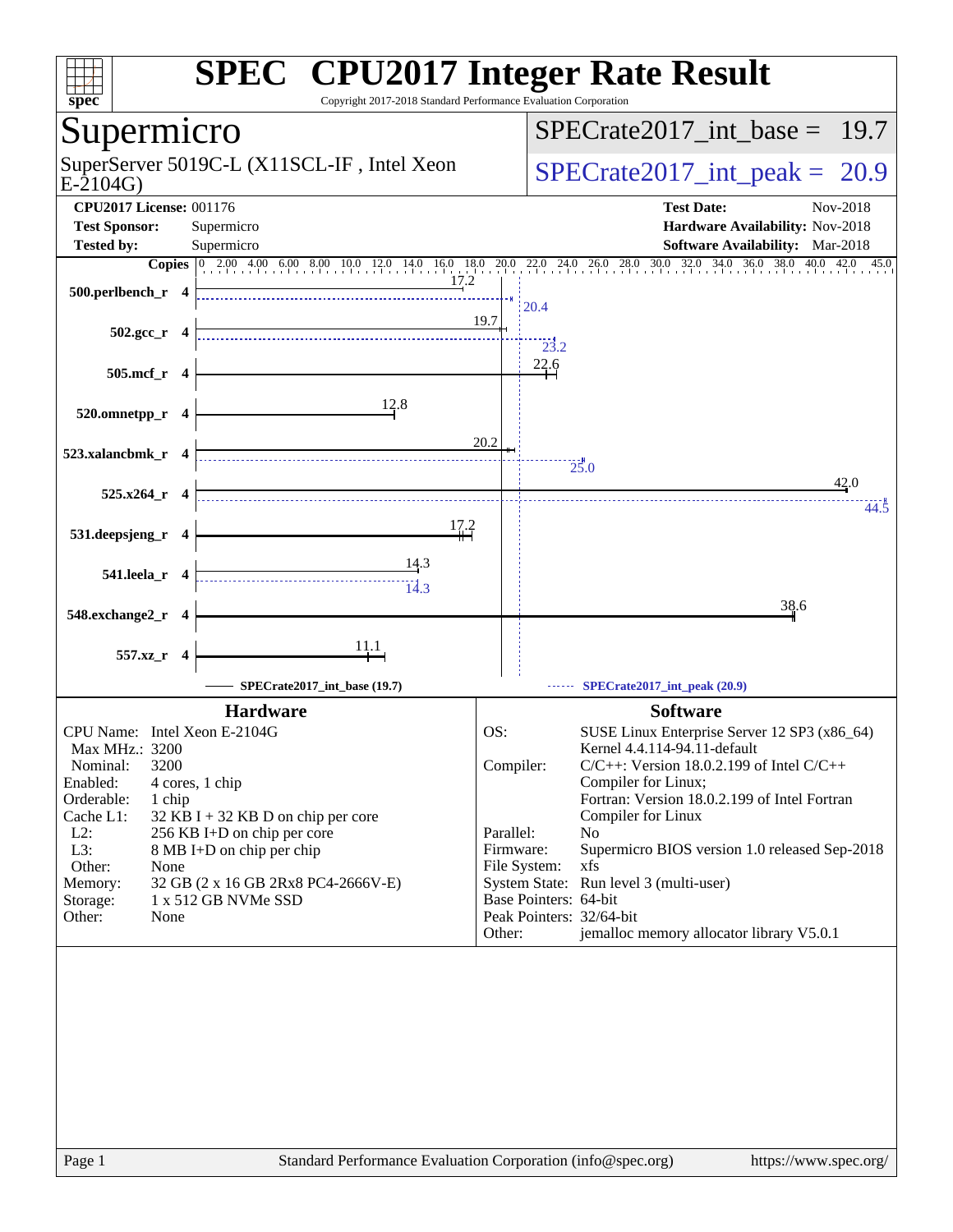

Copyright 2017-2018 Standard Performance Evaluation Corporation

### Supermicro

E-2104G) SuperServer 5019C-L (X11SCL-IF, Intel Xeon  $SPECrate2017$  int peak = 20.9

SPECrate2017 int\_base =  $19.7$ 

#### **[CPU2017 License:](http://www.spec.org/auto/cpu2017/Docs/result-fields.html#CPU2017License)** 001176 **[Test Date:](http://www.spec.org/auto/cpu2017/Docs/result-fields.html#TestDate)** Nov-2018 **[Test Sponsor:](http://www.spec.org/auto/cpu2017/Docs/result-fields.html#TestSponsor)** Supermicro **[Hardware Availability:](http://www.spec.org/auto/cpu2017/Docs/result-fields.html#HardwareAvailability)** Nov-2018 **[Tested by:](http://www.spec.org/auto/cpu2017/Docs/result-fields.html#Testedby)** Supermicro **[Software Availability:](http://www.spec.org/auto/cpu2017/Docs/result-fields.html#SoftwareAvailability)** Mar-2018

#### **[Results Table](http://www.spec.org/auto/cpu2017/Docs/result-fields.html#ResultsTable)**

|                                   | <b>Base</b>    |                |                           |                |       | <b>Peak</b>    |       |                |                |              |                |              |                |              |
|-----------------------------------|----------------|----------------|---------------------------|----------------|-------|----------------|-------|----------------|----------------|--------------|----------------|--------------|----------------|--------------|
| <b>Benchmark</b>                  | <b>Copies</b>  | <b>Seconds</b> | Ratio                     | <b>Seconds</b> | Ratio | <b>Seconds</b> | Ratio | <b>Copies</b>  | <b>Seconds</b> | <b>Ratio</b> | <b>Seconds</b> | <b>Ratio</b> | <b>Seconds</b> | <b>Ratio</b> |
| 500.perlbench_r                   | 4              | 370            | 17.2                      | 369            | 17.3  | 370            | 17.2  | 4              | 314            | 20.3         | 312            | 20.4         | 312            | 20.4         |
| $502.\text{gcc}$ <sub>r</sub>     | 4              | 283            | 20.0                      | 287            | 19.7  | 289            | 19.6  | 4              | 245            | 23.1         | 244            | 23.2         | 245            | 23.2         |
| $505$ .mcf r                      | 4              | 278            | 23.3                      | 286            | 22.6  | 286            | 22.6  | 4              | 278            | 23.3         | 286            | 22.6         | 286            | 22.6         |
| 520.omnetpp_r                     | 4              | 409            | 12.8                      | 409            | 12.8  | 410            | 12.8  | 4              | 409            | 12.8         | 409            | 12.8         | 410            | 12.8         |
| 523.xalancbmk r                   | 4              | 205            | 20.6                      | 209            | 20.2  | 210            | 20.1  | 4              | 169            | 24.9         | 169            | 25.0         | 168            | 25.1         |
| 525.x264 r                        | $\overline{4}$ | 167            | 42.0                      | 167            | 42.0  | 167            | 41.9  | $\overline{4}$ | 158            | 44.4         | 157            | 44.6         | 157            | 44.5         |
| 531.deepsjeng_r                   | 4              | 258            | 17.8                      | 266            | 17.2  | 270            | 17.0  | 4              | 258            | 17.8         | 266            | 17.2         | 270            | 17.0         |
| 541.leela r                       | 4              | 463            | 14.3                      | 462            | 14.3  | 462            | 14.3  | 4              | 463            | 14.3         | 462            | 14.3         | 463            | 14.3         |
| 548.exchange2_r                   | $\overline{4}$ | 271            | 38.7                      | 272            | 38.5  | 271            | 38.6  | $\overline{4}$ | 271            | 38.7         | 272            | 38.5         | 271            | 38.6         |
| 557.xz r                          | $\overline{4}$ | 354            | 12.2                      | 389            | 11.1  | 390            | 11.1  | 4              | 354            | 12.2         | 389            | 11.1         | 390            | 11.1         |
| $SPECrate2017$ int base =<br>19.7 |                |                |                           |                |       |                |       |                |                |              |                |              |                |              |
| $CDFAC = 1.2047 + 1.1$            |                |                | $\mathbf{A}$ $\mathbf{A}$ |                |       |                |       |                |                |              |                |              |                |              |

**[SPECrate2017\\_int\\_peak =](http://www.spec.org/auto/cpu2017/Docs/result-fields.html#SPECrate2017intpeak) 20.9**

Results appear in the [order in which they were run](http://www.spec.org/auto/cpu2017/Docs/result-fields.html#RunOrder). Bold underlined text [indicates a median measurement](http://www.spec.org/auto/cpu2017/Docs/result-fields.html#Median).

#### **[Submit Notes](http://www.spec.org/auto/cpu2017/Docs/result-fields.html#SubmitNotes)**

 The taskset mechanism was used to bind copies to processors. The config file option 'submit' was used to generate taskset commands to bind each copy to a specific processor. For details, please see the config file.

#### **[Operating System Notes](http://www.spec.org/auto/cpu2017/Docs/result-fields.html#OperatingSystemNotes)**

Stack size set to unlimited using "ulimit -s unlimited"

#### **[General Notes](http://www.spec.org/auto/cpu2017/Docs/result-fields.html#GeneralNotes)**

Environment variables set by runcpu before the start of the run: LD\_LIBRARY\_PATH = "/home/cpu2017/lib/ia32:/home/cpu2017/lib/intel64:/home/cpu2017/je5.0.1-32:/home/cpu2017/je5.0.1-64"

 Binaries compiled on a system with 1x Intel Core i7-6700K CPU + 32GB RAM memory using Redhat Enterprise Linux 7.5 Transparent Huge Pages enabled by default Prior to runcpu invocation Filesystem page cache synced and cleared with: sync; echo 3> /proc/sys/vm/drop\_caches

 Yes: The test sponsor attests, as of date of publication, that CVE-2017-5754 (Meltdown) is mitigated in the system as tested and documented. Yes: The test sponsor attests, as of date of publication, that CVE-2017-5753 (Spectre variant 1) is mitigated in the system as tested and documented. Yes: The test sponsor attests, as of date of publication, that CVE-2017-5715 (Spectre variant 2) is mitigated in the system as tested and documented.

**(Continued on next page)**

| Page 2 | Standard Performance Evaluation Corporation (info@spec.org) | https://www.spec.org/ |
|--------|-------------------------------------------------------------|-----------------------|
|--------|-------------------------------------------------------------|-----------------------|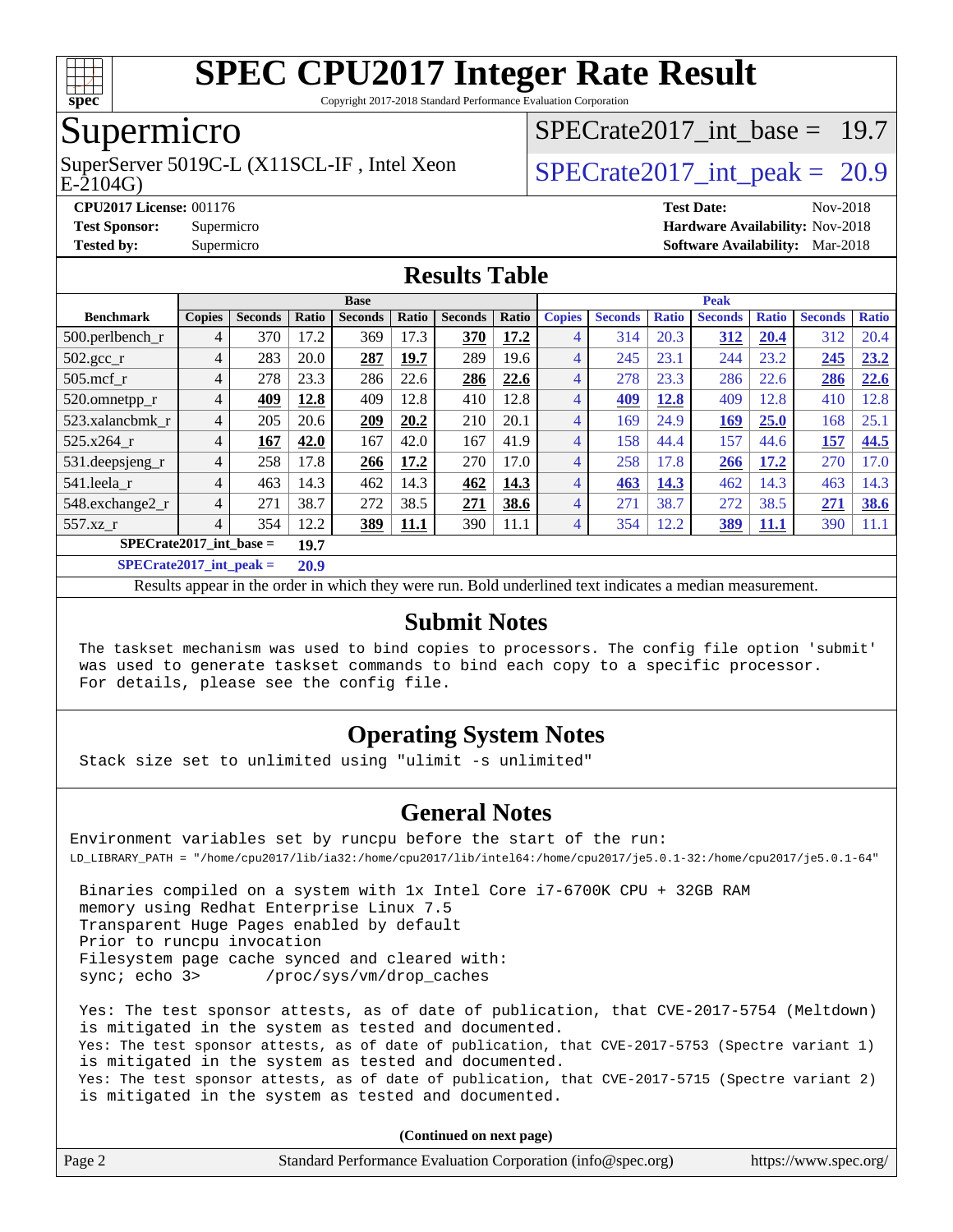

Copyright 2017-2018 Standard Performance Evaluation Corporation

### Supermicro

E-2104G) SuperServer 5019C-L (X11SCL-IF, Intel Xeon  $SPECrate2017$  int peak = 20.9

SPECrate2017 int\_base =  $19.7$ 

**[CPU2017 License:](http://www.spec.org/auto/cpu2017/Docs/result-fields.html#CPU2017License)** 001176 **[Test Date:](http://www.spec.org/auto/cpu2017/Docs/result-fields.html#TestDate)** Nov-2018 **[Test Sponsor:](http://www.spec.org/auto/cpu2017/Docs/result-fields.html#TestSponsor)** Supermicro **[Hardware Availability:](http://www.spec.org/auto/cpu2017/Docs/result-fields.html#HardwareAvailability)** Nov-2018 **[Tested by:](http://www.spec.org/auto/cpu2017/Docs/result-fields.html#Testedby)** Supermicro **[Software Availability:](http://www.spec.org/auto/cpu2017/Docs/result-fields.html#SoftwareAvailability)** Mar-2018

#### **[General Notes \(Continued\)](http://www.spec.org/auto/cpu2017/Docs/result-fields.html#GeneralNotes)**

 jemalloc, a general purpose malloc implementation built with the RedHat Enterprise 7.5, and the system compiler gcc 4.8.5 sources available from jemalloc.net or <https://github.com/jemalloc/jemalloc/releases> **[Platform Notes](http://www.spec.org/auto/cpu2017/Docs/result-fields.html#PlatformNotes)**

Page 3 Standard Performance Evaluation Corporation [\(info@spec.org\)](mailto:info@spec.org) <https://www.spec.org/> Sysinfo program /home/cpu2017/bin/sysinfo Rev: r5974 of 2018-05-19 9bcde8f2999c33d61f64985e45859ea9 running on linux-0lg1 Fri Nov 9 03:43:58 2018 SUT (System Under Test) info as seen by some common utilities. For more information on this section, see <https://www.spec.org/cpu2017/Docs/config.html#sysinfo> From /proc/cpuinfo model name : Intel(R) Xeon(R) E-2104G CPU @ 3.20GHz 1 "physical id"s (chips) 4 "processors" cores, siblings (Caution: counting these is hw and system dependent. The following excerpts from /proc/cpuinfo might not be reliable. Use with caution.) cpu cores : 4 siblings : 4 physical 0: cores 0 1 2 3 From lscpu: Architecture: x86\_64 CPU op-mode(s): 32-bit, 64-bit Byte Order: Little Endian  $CPU(s):$  4 On-line CPU(s) list: 0-3 Thread(s) per core: 1 Core(s) per socket: 4 Socket(s): 1 NUMA node(s): 1<br>Vendor ID: Ge GenuineIntel CPU family: 6 Model: 158 Model name: Intel(R) Xeon(R) E-2104G CPU @ 3.20GHz Stepping: 10 CPU MHz: 3200.035<br>
CPU max MHz: 3200.0000  $CPU$  max  $MHz$ : CPU min MHz: 800.0000 BogoMIPS: 6383.97 Virtualization: VT-x L1d cache: 32K L1i cache: 32K **(Continued on next page)**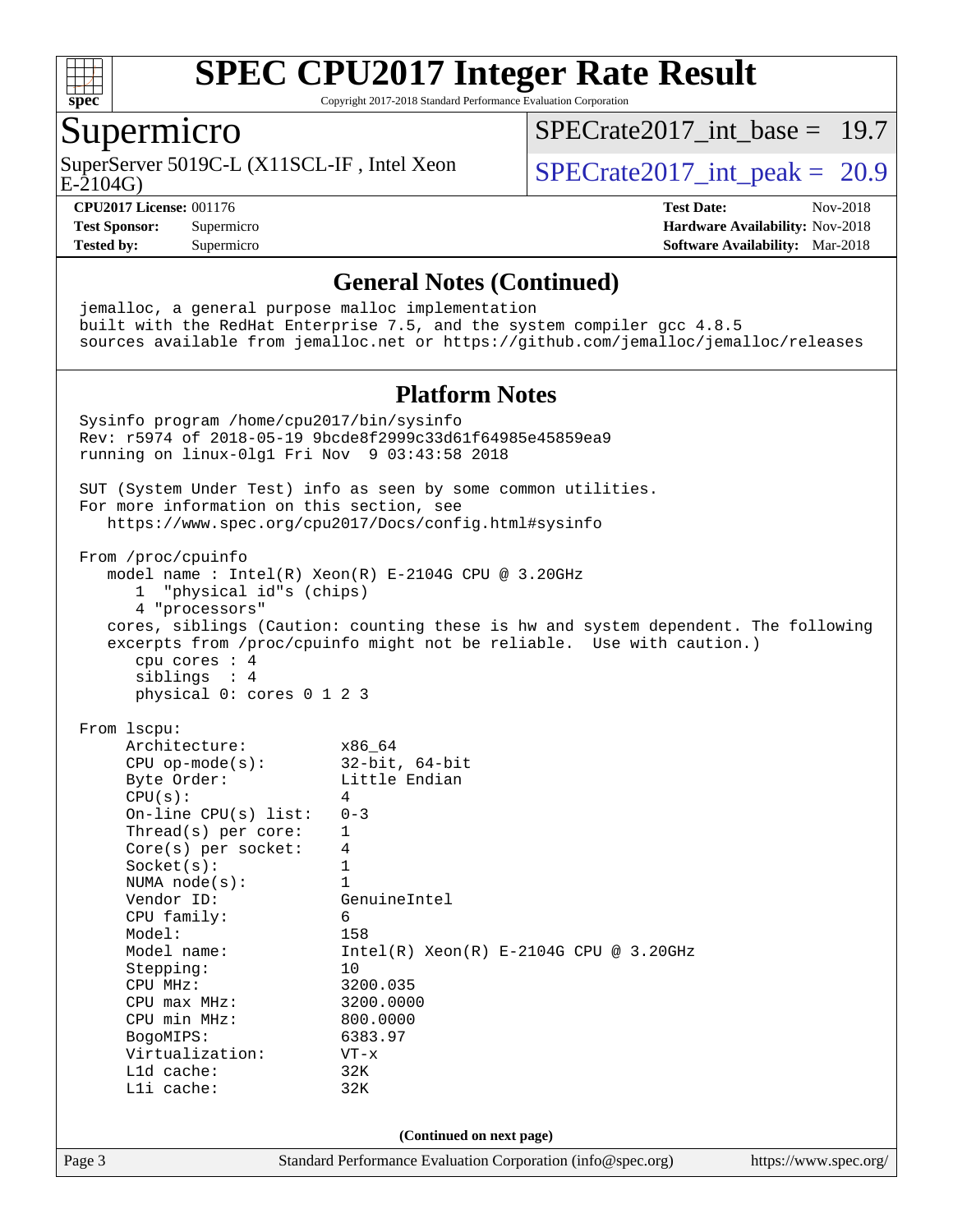

Copyright 2017-2018 Standard Performance Evaluation Corporation

### Supermicro

SuperServer 5019C-L (X11SCL-IF, Intel Xeon<br>E-2104G)

[SPECrate2017\\_int\\_base =](http://www.spec.org/auto/cpu2017/Docs/result-fields.html#SPECrate2017intbase) 19.7

SPECrate  $2017$  int peak = 20.9

#### **[CPU2017 License:](http://www.spec.org/auto/cpu2017/Docs/result-fields.html#CPU2017License)** 001176 **[Test Date:](http://www.spec.org/auto/cpu2017/Docs/result-fields.html#TestDate)** Nov-2018

**[Test Sponsor:](http://www.spec.org/auto/cpu2017/Docs/result-fields.html#TestSponsor)** Supermicro **[Hardware Availability:](http://www.spec.org/auto/cpu2017/Docs/result-fields.html#HardwareAvailability)** Nov-2018 **[Tested by:](http://www.spec.org/auto/cpu2017/Docs/result-fields.html#Testedby)** Supermicro **[Software Availability:](http://www.spec.org/auto/cpu2017/Docs/result-fields.html#SoftwareAvailability)** Mar-2018

#### **[Platform Notes \(Continued\)](http://www.spec.org/auto/cpu2017/Docs/result-fields.html#PlatformNotes)**

 L2 cache: 256K L3 cache: 8192K NUMA node0 CPU(s): 0-3 Flags: fpu vme de pse tsc msr pae mce cx8 apic sep mtrr pge mca cmov pat pse36 clflush dts acpi mmx fxsr sse sse2 ss ht tm pbe syscall nx pdpe1gb rdtscp lm constant\_tsc art arch\_perfmon pebs bts rep\_good nopl xtopology nonstop\_tsc aperfmperf eagerfpu pni pclmulqdq dtes64 monitor ds\_cpl vmx smx est tm2 ssse3 sdbg fma cx16 xtpr pdcm pcid sse4\_1 sse4\_2 x2apic movbe popcnt tsc\_deadline\_timer aes xsave avx f16c rdrand lahf\_lm abm 3dnowprefetch arat epb invpcid\_single pln pts dtherm hwp hwp\_notify hwp\_act\_window hwp\_epp intel\_pt rsb\_ctxsw spec\_ctrl retpoline kaiser tpr\_shadow vnmi flexpriority ept vpid fsgsbase tsc\_adjust bmi1 hle avx2 smep bmi2 erms invpcid rtm mpx rdseed adx smap clflushopt xsaveopt xsavec xgetbv1 /proc/cpuinfo cache data cache size : 8192 KB From numactl --hardware WARNING: a numactl 'node' might or might not correspond to a physical chip. available: 1 nodes (0) node 0 cpus: 0 1 2 3 node 0 size: 32089 MB node 0 free: 31675 MB node distances: node 0 0: 10 From /proc/meminfo MemTotal: 32860044 kB HugePages\_Total: 0 Hugepagesize: 2048 kB From /etc/\*release\* /etc/\*version\* SuSE-release: SUSE Linux Enterprise Server 12 (x86\_64) VERSION = 12 PATCHLEVEL = 3 # This file is deprecated and will be removed in a future service pack or release. # Please check /etc/os-release for details about this release. os-release: NAME="SLES" VERSION="12-SP3" VERSION\_ID="12.3" PRETTY\_NAME="SUSE Linux Enterprise Server 12 SP3" ID="sles" ANSI\_COLOR="0;32" CPE\_NAME="cpe:/o:suse:sles:12:sp3"

**(Continued on next page)**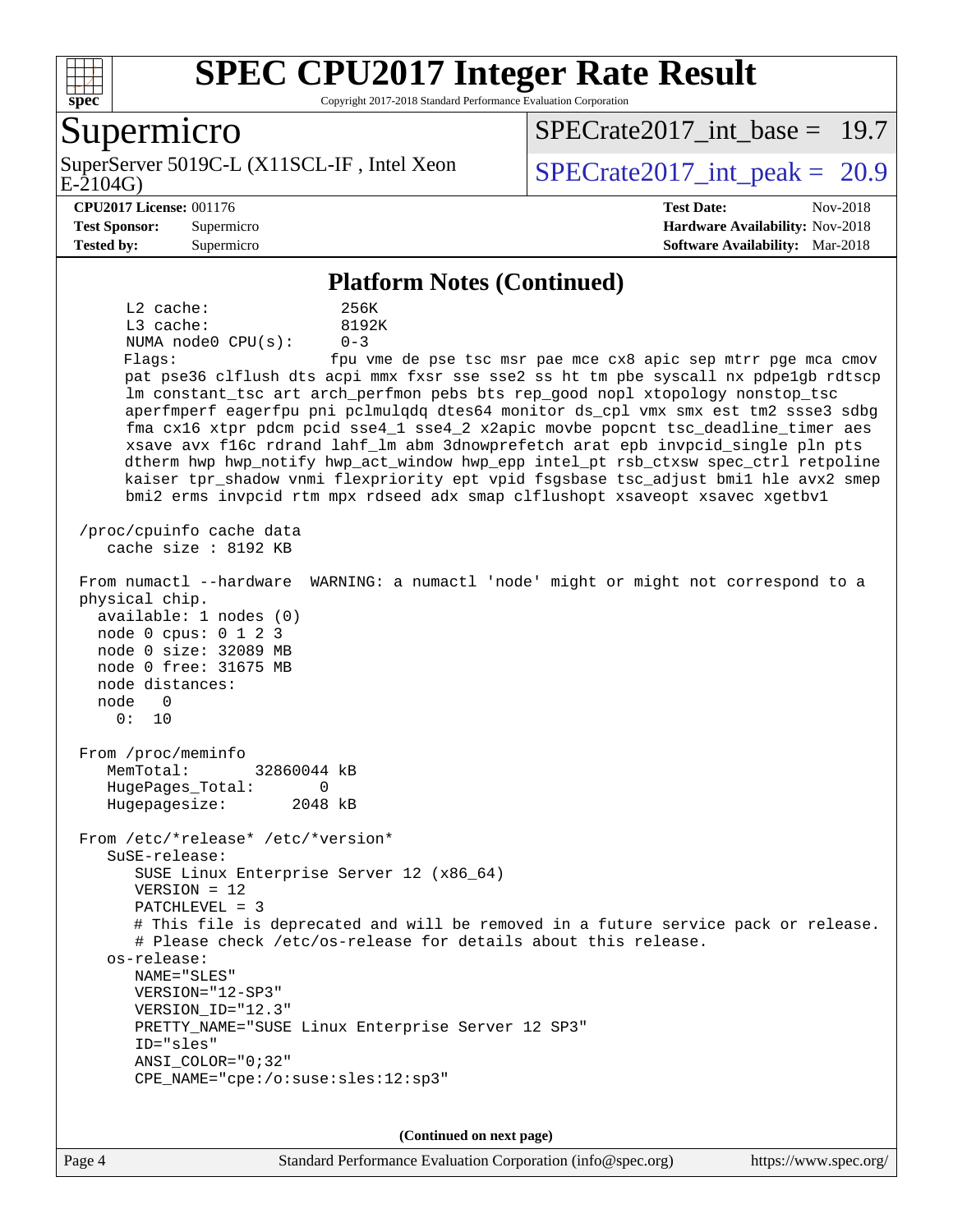

Copyright 2017-2018 Standard Performance Evaluation Corporation

### Supermicro

E-2104G) SuperServer 5019C-L (X11SCL-IF, Intel Xeon  $SPECrate2017$  int peak = 20.9

SPECrate2017 int\_base =  $19.7$ 

**[CPU2017 License:](http://www.spec.org/auto/cpu2017/Docs/result-fields.html#CPU2017License)** 001176 **[Test Date:](http://www.spec.org/auto/cpu2017/Docs/result-fields.html#TestDate)** Nov-2018 **[Test Sponsor:](http://www.spec.org/auto/cpu2017/Docs/result-fields.html#TestSponsor)** Supermicro **[Hardware Availability:](http://www.spec.org/auto/cpu2017/Docs/result-fields.html#HardwareAvailability)** Nov-2018 **[Tested by:](http://www.spec.org/auto/cpu2017/Docs/result-fields.html#Testedby)** Supermicro **[Software Availability:](http://www.spec.org/auto/cpu2017/Docs/result-fields.html#SoftwareAvailability)** Mar-2018

#### **[Platform Notes \(Continued\)](http://www.spec.org/auto/cpu2017/Docs/result-fields.html#PlatformNotes)**

uname -a:

 Linux linux-0lg1 4.4.114-94.11-default #1 SMP Thu Feb 1 19:28:26 UTC 2018 (4309ff9) x86\_64 x86\_64 x86\_64 GNU/Linux

Kernel self-reported vulnerability status:

 CVE-2017-5754 (Meltdown): Mitigation: PTI CVE-2017-5753 (Spectre variant 1): Mitigation: Barriers CVE-2017-5715 (Spectre variant 2): Mitigation: IBRS+IBPB

run-level 3 Nov 9 03:43

 SPEC is set to: /home/cpu2017 Filesystem Type Size Used Avail Use% Mounted on /dev/nvme0n1p4 xfs 435G 34G 402G 8% /home

 Additional information from dmidecode follows. WARNING: Use caution when you interpret this section. The 'dmidecode' program reads system data which is "intended to allow hardware to be accurately determined", but the intent may not be met, as there are frequent changes to hardware, firmware, and the "DMTF SMBIOS" standard. BIOS American Megatrends Inc. 1.0 09/14/2018 Memory:

2x Micron 18ADF2G72AZ-2G6H1R 16 GB 2 rank 2667

(End of data from sysinfo program)

#### **[Compiler Version Notes](http://www.spec.org/auto/cpu2017/Docs/result-fields.html#CompilerVersionNotes)**

| Page 5 |                           | Standard Performance Evaluation Corporation (info@spec.org)                | https://www.spec.org/ |
|--------|---------------------------|----------------------------------------------------------------------------|-----------------------|
|        |                           | (Continued on next page)                                                   |                       |
|        |                           | CXXC 520.omnetpp $r(base)$ 523.xalancbmk $r(base)$ 531.deepsjeng $r(base)$ |                       |
|        | icc (ICC) 18.0.2 20180210 | Copyright (C) 1985-2018 Intel Corporation. All rights reserved.            |                       |
| CC.    | $557.xx$ r(peak)          | 500.perlbench r(peak) 502.qcc r(peak) 505.mcf r(peak) 525.x264 r(peak)     |                       |
|        | icc (ICC) 18.0.2 20180210 | Copyright (C) 1985-2018 Intel Corporation. All rights reserved.            |                       |
| CC.    | $557.xx$ $r(base)$        | 500.perlbench_r(base) 502.gcc_r(base) 505.mcf_r(base) 525.x264_r(base)     |                       |
|        |                           |                                                                            |                       |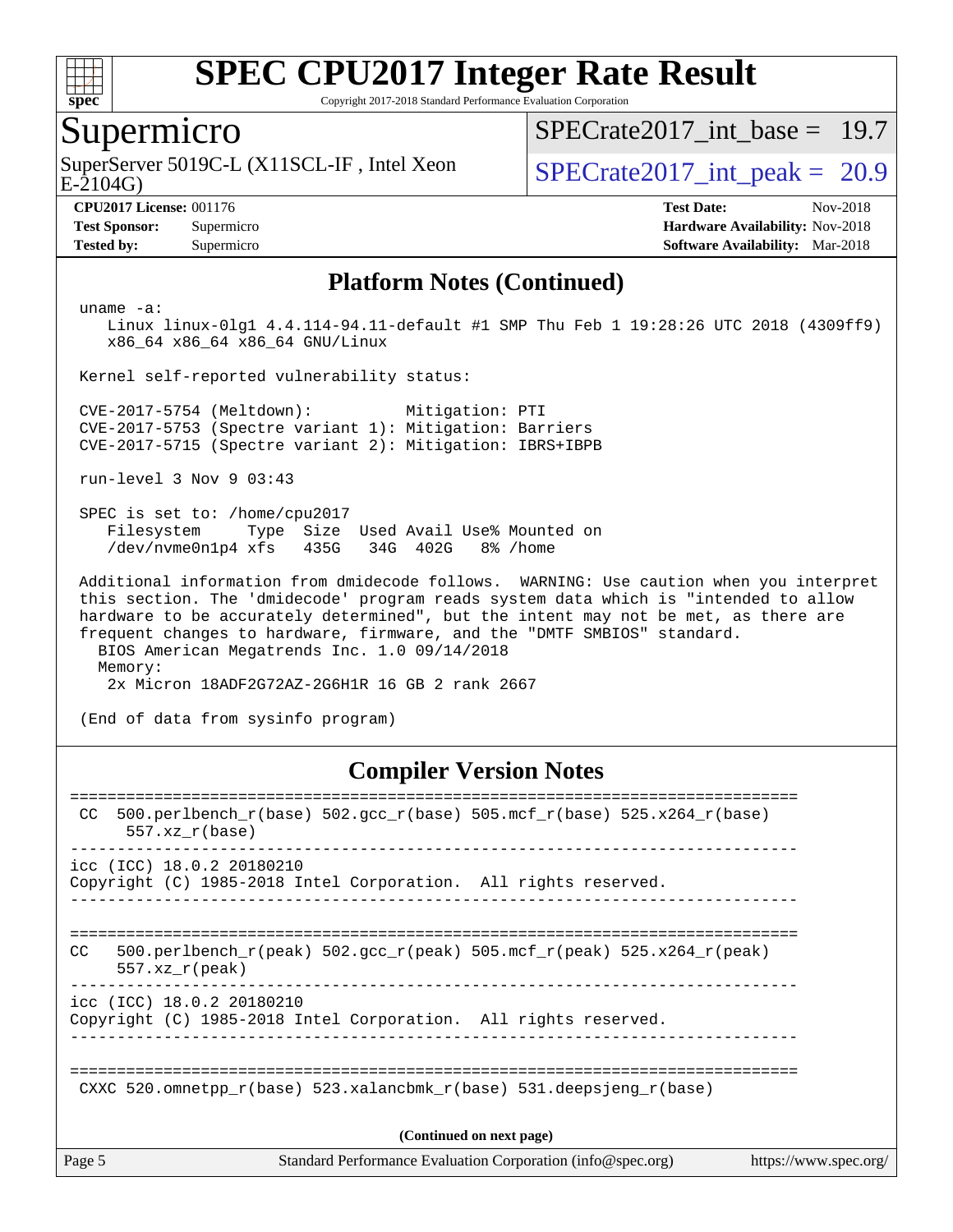

Copyright 2017-2018 Standard Performance Evaluation Corporation

### Supermicro

E-2104G) SuperServer 5019C-L (X11SCL-IF, Intel Xeon  $SPECrate2017$  int peak = 20.9

SPECrate2017 int\_base =  $19.7$ 

**[CPU2017 License:](http://www.spec.org/auto/cpu2017/Docs/result-fields.html#CPU2017License)** 001176 **[Test Date:](http://www.spec.org/auto/cpu2017/Docs/result-fields.html#TestDate)** Nov-2018 **[Test Sponsor:](http://www.spec.org/auto/cpu2017/Docs/result-fields.html#TestSponsor)** Supermicro **[Hardware Availability:](http://www.spec.org/auto/cpu2017/Docs/result-fields.html#HardwareAvailability)** Nov-2018 **[Tested by:](http://www.spec.org/auto/cpu2017/Docs/result-fields.html#Testedby)** Supermicro **[Software Availability:](http://www.spec.org/auto/cpu2017/Docs/result-fields.html#SoftwareAvailability)** Mar-2018

#### **[Compiler Version Notes \(Continued\)](http://www.spec.org/auto/cpu2017/Docs/result-fields.html#CompilerVersionNotes)**

541.leela\_r(base)

----------------------------------------------------------------------------- icpc (ICC) 18.0.2 20180210 Copyright (C) 1985-2018 Intel Corporation. All rights reserved. ------------------------------------------------------------------------------

============================================================================== CXXC 520.omnetpp\_r(peak) 523.xalancbmk\_r(peak) 531.deepsjeng\_r(peak)

541.leela\_r(peak)

----------------------------------------------------------------------------- icpc (ICC) 18.0.2 20180210

Copyright (C) 1985-2018 Intel Corporation. All rights reserved. ------------------------------------------------------------------------------

| $F^{\prime}$ | 548.exchange2_r(base) |  |  |  |
|--------------|-----------------------|--|--|--|

----------------------------------------------------------------------------- ifort (IFORT) 18.0.2 20180210

Copyright (C) 1985-2018 Intel Corporation. All rights reserved. ------------------------------------------------------------------------------

============================================================================== FC 548.exchange2\_r(peak) ----------------------------------------------------------------------------- ifort (IFORT) 18.0.2 20180210 Copyright (C) 1985-2018 Intel Corporation. All rights reserved. ------------------------------------------------------------------------------

## **[Base Compiler Invocation](http://www.spec.org/auto/cpu2017/Docs/result-fields.html#BaseCompilerInvocation)**

[C benchmarks](http://www.spec.org/auto/cpu2017/Docs/result-fields.html#Cbenchmarks): [icc -m64 -std=c11](http://www.spec.org/cpu2017/results/res2018q4/cpu2017-20181112-09565.flags.html#user_CCbase_intel_icc_64bit_c11_33ee0cdaae7deeeab2a9725423ba97205ce30f63b9926c2519791662299b76a0318f32ddfffdc46587804de3178b4f9328c46fa7c2b0cd779d7a61945c91cd35)

[C++ benchmarks:](http://www.spec.org/auto/cpu2017/Docs/result-fields.html#CXXbenchmarks) [icpc -m64](http://www.spec.org/cpu2017/results/res2018q4/cpu2017-20181112-09565.flags.html#user_CXXbase_intel_icpc_64bit_4ecb2543ae3f1412ef961e0650ca070fec7b7afdcd6ed48761b84423119d1bf6bdf5cad15b44d48e7256388bc77273b966e5eb805aefd121eb22e9299b2ec9d9)

[Fortran benchmarks](http://www.spec.org/auto/cpu2017/Docs/result-fields.html#Fortranbenchmarks): [ifort -m64](http://www.spec.org/cpu2017/results/res2018q4/cpu2017-20181112-09565.flags.html#user_FCbase_intel_ifort_64bit_24f2bb282fbaeffd6157abe4f878425411749daecae9a33200eee2bee2fe76f3b89351d69a8130dd5949958ce389cf37ff59a95e7a40d588e8d3a57e0c3fd751)

## **[Base Portability Flags](http://www.spec.org/auto/cpu2017/Docs/result-fields.html#BasePortabilityFlags)**

 500.perlbench\_r: [-DSPEC\\_LP64](http://www.spec.org/cpu2017/results/res2018q4/cpu2017-20181112-09565.flags.html#b500.perlbench_r_basePORTABILITY_DSPEC_LP64) [-DSPEC\\_LINUX\\_X64](http://www.spec.org/cpu2017/results/res2018q4/cpu2017-20181112-09565.flags.html#b500.perlbench_r_baseCPORTABILITY_DSPEC_LINUX_X64) 502.gcc\_r: [-DSPEC\\_LP64](http://www.spec.org/cpu2017/results/res2018q4/cpu2017-20181112-09565.flags.html#suite_basePORTABILITY502_gcc_r_DSPEC_LP64)

**(Continued on next page)**

Page 6 Standard Performance Evaluation Corporation [\(info@spec.org\)](mailto:info@spec.org) <https://www.spec.org/>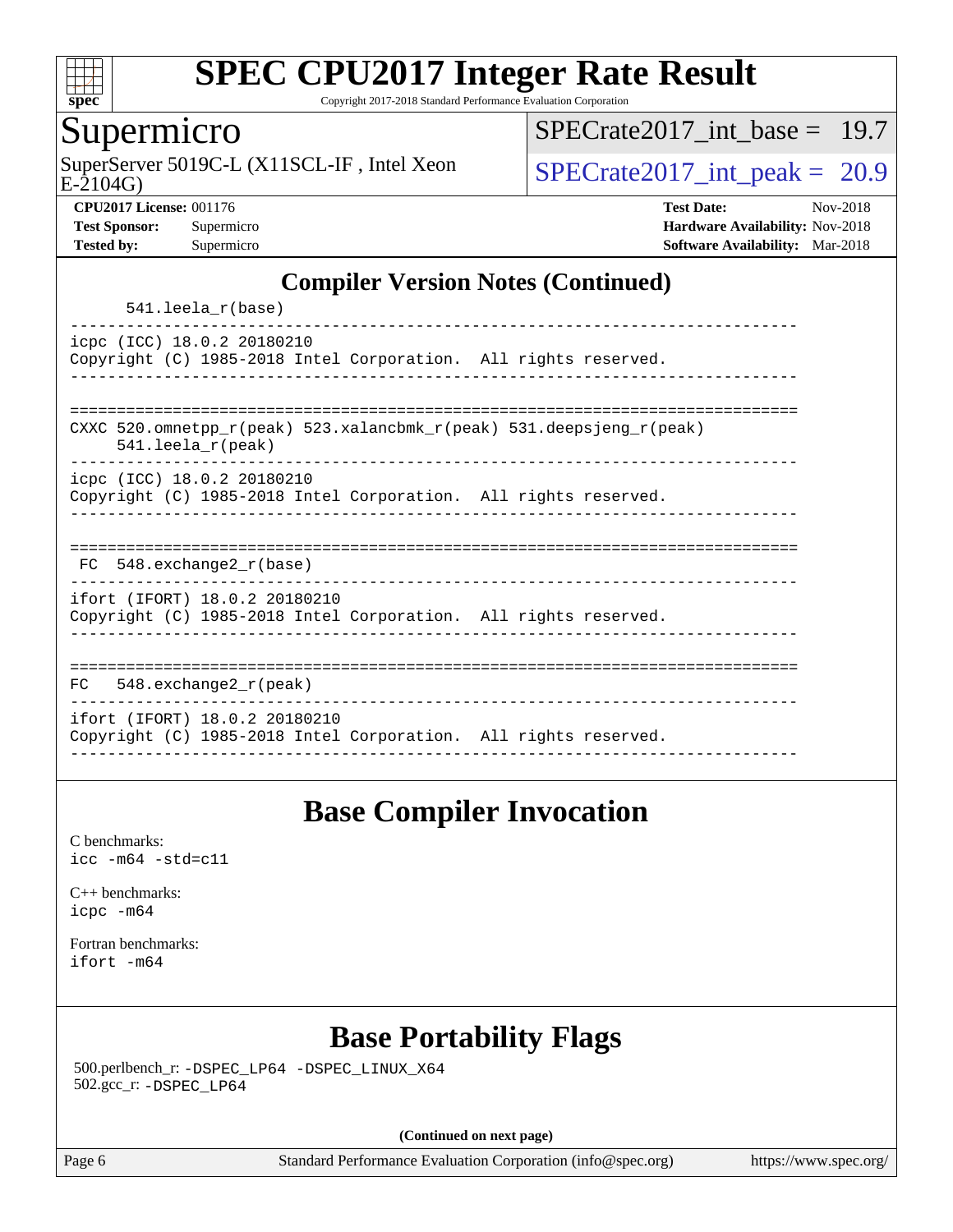

Copyright 2017-2018 Standard Performance Evaluation Corporation

### Supermicro

SuperServer 5019C-L (X11SCL-IF, Intel Xeon<br>E-2104G)

SPECrate2017 int\_base =  $19.7$ 

SPECrate  $2017$  int peak = 20.9

**[CPU2017 License:](http://www.spec.org/auto/cpu2017/Docs/result-fields.html#CPU2017License)** 001176 **[Test Date:](http://www.spec.org/auto/cpu2017/Docs/result-fields.html#TestDate)** Nov-2018 **[Test Sponsor:](http://www.spec.org/auto/cpu2017/Docs/result-fields.html#TestSponsor)** Supermicro **[Hardware Availability:](http://www.spec.org/auto/cpu2017/Docs/result-fields.html#HardwareAvailability)** Nov-2018 **[Tested by:](http://www.spec.org/auto/cpu2017/Docs/result-fields.html#Testedby)** Supermicro **[Software Availability:](http://www.spec.org/auto/cpu2017/Docs/result-fields.html#SoftwareAvailability)** Mar-2018

## **[Base Portability Flags \(Continued\)](http://www.spec.org/auto/cpu2017/Docs/result-fields.html#BasePortabilityFlags)**

 505.mcf\_r: [-DSPEC\\_LP64](http://www.spec.org/cpu2017/results/res2018q4/cpu2017-20181112-09565.flags.html#suite_basePORTABILITY505_mcf_r_DSPEC_LP64) 520.omnetpp\_r: [-DSPEC\\_LP64](http://www.spec.org/cpu2017/results/res2018q4/cpu2017-20181112-09565.flags.html#suite_basePORTABILITY520_omnetpp_r_DSPEC_LP64) 523.xalancbmk\_r: [-DSPEC\\_LP64](http://www.spec.org/cpu2017/results/res2018q4/cpu2017-20181112-09565.flags.html#suite_basePORTABILITY523_xalancbmk_r_DSPEC_LP64) [-DSPEC\\_LINUX](http://www.spec.org/cpu2017/results/res2018q4/cpu2017-20181112-09565.flags.html#b523.xalancbmk_r_baseCXXPORTABILITY_DSPEC_LINUX) 525.x264\_r: [-DSPEC\\_LP64](http://www.spec.org/cpu2017/results/res2018q4/cpu2017-20181112-09565.flags.html#suite_basePORTABILITY525_x264_r_DSPEC_LP64) 531.deepsjeng\_r: [-DSPEC\\_LP64](http://www.spec.org/cpu2017/results/res2018q4/cpu2017-20181112-09565.flags.html#suite_basePORTABILITY531_deepsjeng_r_DSPEC_LP64) 541.leela\_r: [-DSPEC\\_LP64](http://www.spec.org/cpu2017/results/res2018q4/cpu2017-20181112-09565.flags.html#suite_basePORTABILITY541_leela_r_DSPEC_LP64) 548.exchange2\_r: [-DSPEC\\_LP64](http://www.spec.org/cpu2017/results/res2018q4/cpu2017-20181112-09565.flags.html#suite_basePORTABILITY548_exchange2_r_DSPEC_LP64) 557.xz\_r: [-DSPEC\\_LP64](http://www.spec.org/cpu2017/results/res2018q4/cpu2017-20181112-09565.flags.html#suite_basePORTABILITY557_xz_r_DSPEC_LP64)

### **[Base Optimization Flags](http://www.spec.org/auto/cpu2017/Docs/result-fields.html#BaseOptimizationFlags)**

[C benchmarks](http://www.spec.org/auto/cpu2017/Docs/result-fields.html#Cbenchmarks):

[-Wl,-z,muldefs](http://www.spec.org/cpu2017/results/res2018q4/cpu2017-20181112-09565.flags.html#user_CCbase_link_force_multiple1_b4cbdb97b34bdee9ceefcfe54f4c8ea74255f0b02a4b23e853cdb0e18eb4525ac79b5a88067c842dd0ee6996c24547a27a4b99331201badda8798ef8a743f577) [-xCORE-AVX2](http://www.spec.org/cpu2017/results/res2018q4/cpu2017-20181112-09565.flags.html#user_CCbase_f-xCORE-AVX2) [-ipo](http://www.spec.org/cpu2017/results/res2018q4/cpu2017-20181112-09565.flags.html#user_CCbase_f-ipo) [-O3](http://www.spec.org/cpu2017/results/res2018q4/cpu2017-20181112-09565.flags.html#user_CCbase_f-O3) [-no-prec-div](http://www.spec.org/cpu2017/results/res2018q4/cpu2017-20181112-09565.flags.html#user_CCbase_f-no-prec-div) [-qopt-mem-layout-trans=3](http://www.spec.org/cpu2017/results/res2018q4/cpu2017-20181112-09565.flags.html#user_CCbase_f-qopt-mem-layout-trans_de80db37974c74b1f0e20d883f0b675c88c3b01e9d123adea9b28688d64333345fb62bc4a798493513fdb68f60282f9a726aa07f478b2f7113531aecce732043) [-L/usr/local/je5.0.1-64/lib](http://www.spec.org/cpu2017/results/res2018q4/cpu2017-20181112-09565.flags.html#user_CCbase_jemalloc_link_path64_4b10a636b7bce113509b17f3bd0d6226c5fb2346b9178c2d0232c14f04ab830f976640479e5c33dc2bcbbdad86ecfb6634cbbd4418746f06f368b512fced5394) [-ljemalloc](http://www.spec.org/cpu2017/results/res2018q4/cpu2017-20181112-09565.flags.html#user_CCbase_jemalloc_link_lib_d1249b907c500fa1c0672f44f562e3d0f79738ae9e3c4a9c376d49f265a04b9c99b167ecedbf6711b3085be911c67ff61f150a17b3472be731631ba4d0471706)

[C++ benchmarks:](http://www.spec.org/auto/cpu2017/Docs/result-fields.html#CXXbenchmarks)

[-Wl,-z,muldefs](http://www.spec.org/cpu2017/results/res2018q4/cpu2017-20181112-09565.flags.html#user_CXXbase_link_force_multiple1_b4cbdb97b34bdee9ceefcfe54f4c8ea74255f0b02a4b23e853cdb0e18eb4525ac79b5a88067c842dd0ee6996c24547a27a4b99331201badda8798ef8a743f577) [-xCORE-AVX2](http://www.spec.org/cpu2017/results/res2018q4/cpu2017-20181112-09565.flags.html#user_CXXbase_f-xCORE-AVX2) [-ipo](http://www.spec.org/cpu2017/results/res2018q4/cpu2017-20181112-09565.flags.html#user_CXXbase_f-ipo) [-O3](http://www.spec.org/cpu2017/results/res2018q4/cpu2017-20181112-09565.flags.html#user_CXXbase_f-O3) [-no-prec-div](http://www.spec.org/cpu2017/results/res2018q4/cpu2017-20181112-09565.flags.html#user_CXXbase_f-no-prec-div) [-qopt-mem-layout-trans=3](http://www.spec.org/cpu2017/results/res2018q4/cpu2017-20181112-09565.flags.html#user_CXXbase_f-qopt-mem-layout-trans_de80db37974c74b1f0e20d883f0b675c88c3b01e9d123adea9b28688d64333345fb62bc4a798493513fdb68f60282f9a726aa07f478b2f7113531aecce732043) [-L/usr/local/je5.0.1-64/lib](http://www.spec.org/cpu2017/results/res2018q4/cpu2017-20181112-09565.flags.html#user_CXXbase_jemalloc_link_path64_4b10a636b7bce113509b17f3bd0d6226c5fb2346b9178c2d0232c14f04ab830f976640479e5c33dc2bcbbdad86ecfb6634cbbd4418746f06f368b512fced5394) [-ljemalloc](http://www.spec.org/cpu2017/results/res2018q4/cpu2017-20181112-09565.flags.html#user_CXXbase_jemalloc_link_lib_d1249b907c500fa1c0672f44f562e3d0f79738ae9e3c4a9c376d49f265a04b9c99b167ecedbf6711b3085be911c67ff61f150a17b3472be731631ba4d0471706)

#### [Fortran benchmarks](http://www.spec.org/auto/cpu2017/Docs/result-fields.html#Fortranbenchmarks):

[-Wl,-z,muldefs](http://www.spec.org/cpu2017/results/res2018q4/cpu2017-20181112-09565.flags.html#user_FCbase_link_force_multiple1_b4cbdb97b34bdee9ceefcfe54f4c8ea74255f0b02a4b23e853cdb0e18eb4525ac79b5a88067c842dd0ee6996c24547a27a4b99331201badda8798ef8a743f577) [-xCORE-AVX2](http://www.spec.org/cpu2017/results/res2018q4/cpu2017-20181112-09565.flags.html#user_FCbase_f-xCORE-AVX2) [-ipo](http://www.spec.org/cpu2017/results/res2018q4/cpu2017-20181112-09565.flags.html#user_FCbase_f-ipo) [-O3](http://www.spec.org/cpu2017/results/res2018q4/cpu2017-20181112-09565.flags.html#user_FCbase_f-O3) [-no-prec-div](http://www.spec.org/cpu2017/results/res2018q4/cpu2017-20181112-09565.flags.html#user_FCbase_f-no-prec-div) [-qopt-mem-layout-trans=3](http://www.spec.org/cpu2017/results/res2018q4/cpu2017-20181112-09565.flags.html#user_FCbase_f-qopt-mem-layout-trans_de80db37974c74b1f0e20d883f0b675c88c3b01e9d123adea9b28688d64333345fb62bc4a798493513fdb68f60282f9a726aa07f478b2f7113531aecce732043) [-nostandard-realloc-lhs](http://www.spec.org/cpu2017/results/res2018q4/cpu2017-20181112-09565.flags.html#user_FCbase_f_2003_std_realloc_82b4557e90729c0f113870c07e44d33d6f5a304b4f63d4c15d2d0f1fab99f5daaed73bdb9275d9ae411527f28b936061aa8b9c8f2d63842963b95c9dd6426b8a) [-L/usr/local/je5.0.1-64/lib](http://www.spec.org/cpu2017/results/res2018q4/cpu2017-20181112-09565.flags.html#user_FCbase_jemalloc_link_path64_4b10a636b7bce113509b17f3bd0d6226c5fb2346b9178c2d0232c14f04ab830f976640479e5c33dc2bcbbdad86ecfb6634cbbd4418746f06f368b512fced5394) [-ljemalloc](http://www.spec.org/cpu2017/results/res2018q4/cpu2017-20181112-09565.flags.html#user_FCbase_jemalloc_link_lib_d1249b907c500fa1c0672f44f562e3d0f79738ae9e3c4a9c376d49f265a04b9c99b167ecedbf6711b3085be911c67ff61f150a17b3472be731631ba4d0471706)

## **[Peak Compiler Invocation](http://www.spec.org/auto/cpu2017/Docs/result-fields.html#PeakCompilerInvocation)**

[C benchmarks \(except as noted below\)](http://www.spec.org/auto/cpu2017/Docs/result-fields.html#Cbenchmarksexceptasnotedbelow): [icc -m64 -std=c11](http://www.spec.org/cpu2017/results/res2018q4/cpu2017-20181112-09565.flags.html#user_CCpeak_intel_icc_64bit_c11_33ee0cdaae7deeeab2a9725423ba97205ce30f63b9926c2519791662299b76a0318f32ddfffdc46587804de3178b4f9328c46fa7c2b0cd779d7a61945c91cd35)

502.gcc\_r: [icc -m32 -std=c11 -L/home/prasadj/specdev/IC18u2\\_Internal/lin\\_18\\_0\\_20180210/compiler/lib/ia32\\_lin](http://www.spec.org/cpu2017/results/res2018q4/cpu2017-20181112-09565.flags.html#user_peakCCLD502_gcc_r_intel_icc_a481ac844e7127046fad14d498c730a1848fa901fbbb2c3dfdd5e9fbbac777c8009953946d55d8b6afe8ed0da70dd2b4f8dedbdf7ab1ee211ba70d24a5d89f85)

[C++ benchmarks \(except as noted below\):](http://www.spec.org/auto/cpu2017/Docs/result-fields.html#CXXbenchmarksexceptasnotedbelow) [icpc -m64](http://www.spec.org/cpu2017/results/res2018q4/cpu2017-20181112-09565.flags.html#user_CXXpeak_intel_icpc_64bit_4ecb2543ae3f1412ef961e0650ca070fec7b7afdcd6ed48761b84423119d1bf6bdf5cad15b44d48e7256388bc77273b966e5eb805aefd121eb22e9299b2ec9d9)

523.xalancbmk\_r: [icpc -m32 -L/home/prasadj/specdev/IC18u2\\_Internal/lin\\_18\\_0\\_20180210/compiler/lib/ia32\\_lin](http://www.spec.org/cpu2017/results/res2018q4/cpu2017-20181112-09565.flags.html#user_peakCXXLD523_xalancbmk_r_intel_icpc_c6d030cd79af6ea7d6fb64c57e8fe7ae8fe0b96fc5a3b3f4a10e3273b3d7fa9decd8263f6330cef23f751cb093a69fae84a2bf4c243500a8eed069248128076f)

[Fortran benchmarks](http://www.spec.org/auto/cpu2017/Docs/result-fields.html#Fortranbenchmarks): [ifort -m64](http://www.spec.org/cpu2017/results/res2018q4/cpu2017-20181112-09565.flags.html#user_FCpeak_intel_ifort_64bit_24f2bb282fbaeffd6157abe4f878425411749daecae9a33200eee2bee2fe76f3b89351d69a8130dd5949958ce389cf37ff59a95e7a40d588e8d3a57e0c3fd751)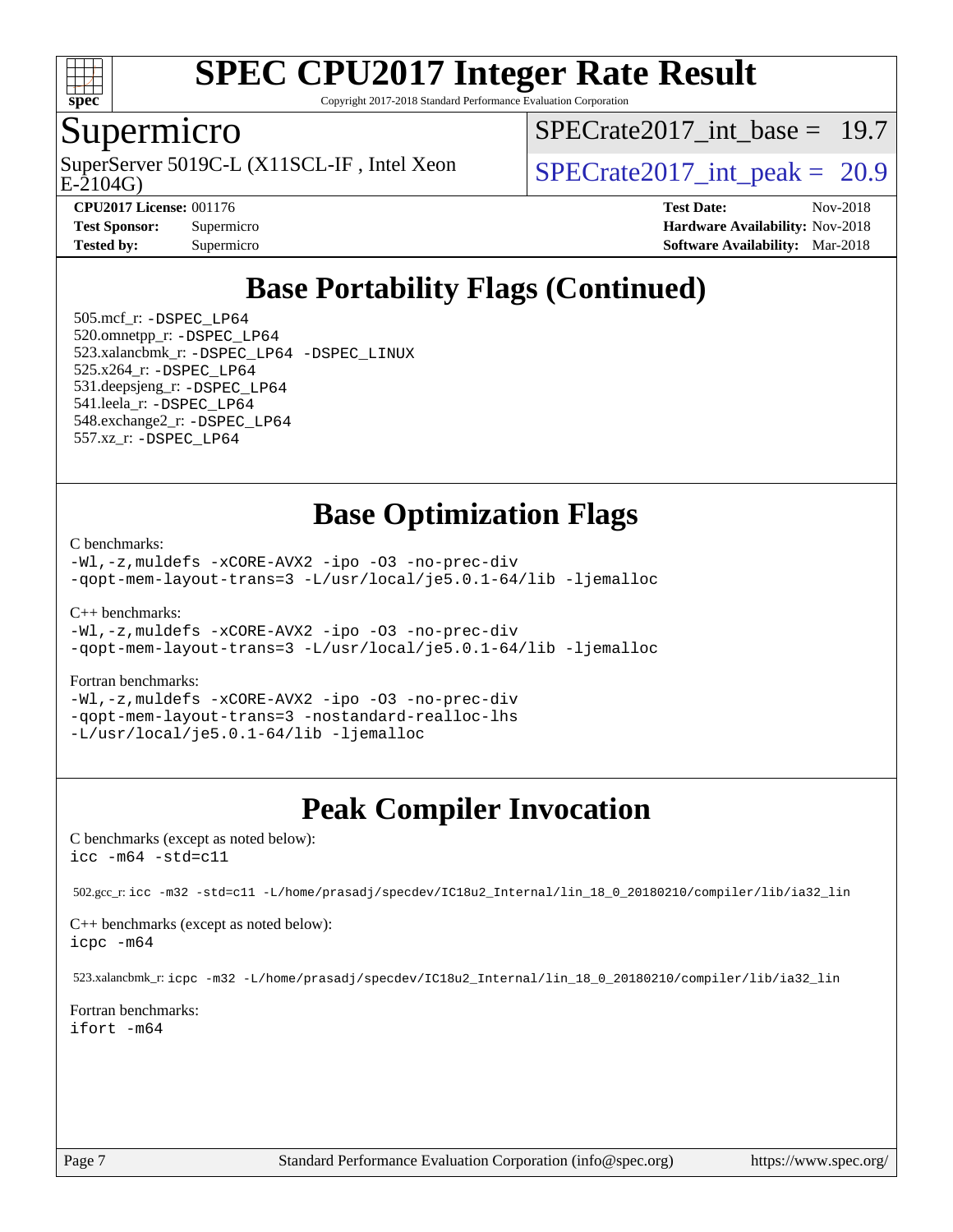

Copyright 2017-2018 Standard Performance Evaluation Corporation

### Supermicro

E-2104G) SuperServer 5019C-L (X11SCL-IF, Intel Xeon  $SPECrate2017$  int peak = 20.9

SPECrate2017 int\_base =  $19.7$ 

**[CPU2017 License:](http://www.spec.org/auto/cpu2017/Docs/result-fields.html#CPU2017License)** 001176 **[Test Date:](http://www.spec.org/auto/cpu2017/Docs/result-fields.html#TestDate)** Nov-2018 **[Test Sponsor:](http://www.spec.org/auto/cpu2017/Docs/result-fields.html#TestSponsor)** Supermicro **[Hardware Availability:](http://www.spec.org/auto/cpu2017/Docs/result-fields.html#HardwareAvailability)** Nov-2018 **[Tested by:](http://www.spec.org/auto/cpu2017/Docs/result-fields.html#Testedby)** Supermicro **Supermicro [Software Availability:](http://www.spec.org/auto/cpu2017/Docs/result-fields.html#SoftwareAvailability)** Mar-2018

## **[Peak Portability Flags](http://www.spec.org/auto/cpu2017/Docs/result-fields.html#PeakPortabilityFlags)**

 500.perlbench\_r: [-DSPEC\\_LP64](http://www.spec.org/cpu2017/results/res2018q4/cpu2017-20181112-09565.flags.html#b500.perlbench_r_peakPORTABILITY_DSPEC_LP64) [-DSPEC\\_LINUX\\_X64](http://www.spec.org/cpu2017/results/res2018q4/cpu2017-20181112-09565.flags.html#b500.perlbench_r_peakCPORTABILITY_DSPEC_LINUX_X64) 502.gcc\_r: [-D\\_FILE\\_OFFSET\\_BITS=64](http://www.spec.org/cpu2017/results/res2018q4/cpu2017-20181112-09565.flags.html#user_peakPORTABILITY502_gcc_r_file_offset_bits_64_5ae949a99b284ddf4e95728d47cb0843d81b2eb0e18bdfe74bbf0f61d0b064f4bda2f10ea5eb90e1dcab0e84dbc592acfc5018bc955c18609f94ddb8d550002c) 505.mcf\_r: [-DSPEC\\_LP64](http://www.spec.org/cpu2017/results/res2018q4/cpu2017-20181112-09565.flags.html#suite_peakPORTABILITY505_mcf_r_DSPEC_LP64) 520.omnetpp\_r: [-DSPEC\\_LP64](http://www.spec.org/cpu2017/results/res2018q4/cpu2017-20181112-09565.flags.html#suite_peakPORTABILITY520_omnetpp_r_DSPEC_LP64) 523.xalancbmk\_r: [-D\\_FILE\\_OFFSET\\_BITS=64](http://www.spec.org/cpu2017/results/res2018q4/cpu2017-20181112-09565.flags.html#user_peakPORTABILITY523_xalancbmk_r_file_offset_bits_64_5ae949a99b284ddf4e95728d47cb0843d81b2eb0e18bdfe74bbf0f61d0b064f4bda2f10ea5eb90e1dcab0e84dbc592acfc5018bc955c18609f94ddb8d550002c) [-DSPEC\\_LINUX](http://www.spec.org/cpu2017/results/res2018q4/cpu2017-20181112-09565.flags.html#b523.xalancbmk_r_peakCXXPORTABILITY_DSPEC_LINUX) 525.x264\_r: [-DSPEC\\_LP64](http://www.spec.org/cpu2017/results/res2018q4/cpu2017-20181112-09565.flags.html#suite_peakPORTABILITY525_x264_r_DSPEC_LP64) 531.deepsjeng\_r: [-DSPEC\\_LP64](http://www.spec.org/cpu2017/results/res2018q4/cpu2017-20181112-09565.flags.html#suite_peakPORTABILITY531_deepsjeng_r_DSPEC_LP64) 541.leela\_r: [-DSPEC\\_LP64](http://www.spec.org/cpu2017/results/res2018q4/cpu2017-20181112-09565.flags.html#suite_peakPORTABILITY541_leela_r_DSPEC_LP64) 548.exchange2\_r: [-DSPEC\\_LP64](http://www.spec.org/cpu2017/results/res2018q4/cpu2017-20181112-09565.flags.html#suite_peakPORTABILITY548_exchange2_r_DSPEC_LP64) 557.xz\_r: [-DSPEC\\_LP64](http://www.spec.org/cpu2017/results/res2018q4/cpu2017-20181112-09565.flags.html#suite_peakPORTABILITY557_xz_r_DSPEC_LP64)

## **[Peak Optimization Flags](http://www.spec.org/auto/cpu2017/Docs/result-fields.html#PeakOptimizationFlags)**

[C benchmarks](http://www.spec.org/auto/cpu2017/Docs/result-fields.html#Cbenchmarks):

```
 500.perlbench_r: -Wl,-z,muldefs -prof-gen(pass 1) -prof-use(pass 2) -ipo
-xCORE-AVX2 -O3 -no-prec-div -qopt-mem-layout-trans=3
-fno-strict-overflow -L/usr/local/je5.0.1-64/lib
-ljemalloc
 502.gcc_r: -Wl,-z,muldefs -prof-gen(pass 1) -prof-use(pass 2) -ipo
-xCORE-AVX2 -O3 -no-prec-div -qopt-mem-layout-trans=3
-L/usr/local/je5.0.1-32/lib -ljemalloc
505.\text{mcf}_r: basepeak = yes
 525.x264_r: -Wl,-z,muldefs -prof-gen(pass 1) -prof-use(pass 2) -ipo
-xCORE-AVX2 -O3 -no-prec-div -qopt-mem-layout-trans=3
-fno-alias -L/usr/local/je5.0.1-64/lib -ljemalloc
557.xz r: basepeak = yes
C++ benchmarks: 
 520.omnetpp_r: basepeak = yes
 523.xalancbmk_r: -Wl,-z,muldefs -prof-gen(pass 1) -prof-use(pass 2) -ipo
-xCORE-AVX2 -O3 -no-prec-div -qopt-mem-layout-trans=3
-L/usr/local/je5.0.1-32/lib -ljemalloc
 531.deepsjeng_r: basepeak = yes
 541.leela_r: -Wl,-z,muldefs -prof-gen(pass 1) -prof-use(pass 2) -ipo
-xCORE-AVX2 -O3 -no-prec-div -qopt-mem-layout-trans=3
                                       (Continued on next page)
```